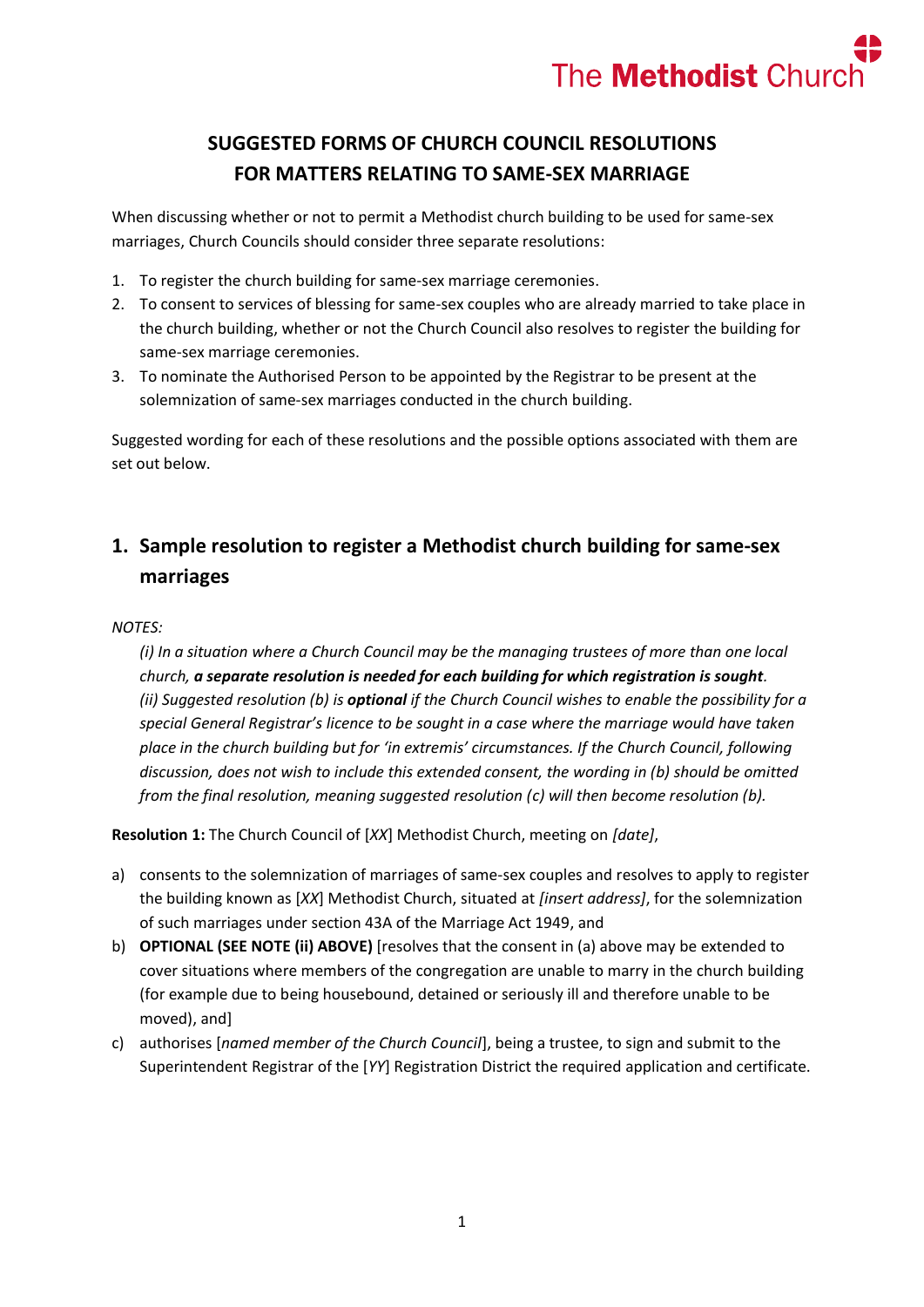

# **2. Sample resolution to consent to services of blessing for same-sex couples who are already married taking place in a Methodist church building**

*NOTE: This resolution is required if the Church Council is content for blessings of same-sex couples who are already married to take place in its building, whether or not it has adopted suggested Resolution 1 above.* 

**Resolution 2:** The Church Council of [*XX*] Methodist Church, meeting on *[date]*, consents to services of blessing of a marriage of a same-sex couple which has already been solemnized being conducted in the building known as [*XX*] Methodist Church, situated at *[insert address]*.

## **3. Sample resolutions to certify the Authorised Person in respect of same-sex marriages**

*NOTE: The form of resolution will depend upon the various scenarios outlined in the quidance here: [https://www.methodist.org.uk/about-us/the-methodist-church/marriage-and](https://www.methodist.org.uk/about-us/the-methodist-church/marriage-and-relationships/guidance-and-resources-for-same-sex-marriage/)[relationships/guidance-and-resources-for-same-sex-marriage/](https://www.methodist.org.uk/about-us/the-methodist-church/marriage-and-relationships/guidance-and-resources-for-same-sex-marriage/)*

#### **a. If the existing Authorised Person ('AP') is to be certified also for same-sex marriages and no other person is to be added**

**Resolution 3:** The Church Council of [*XX*] Methodist Church, meeting on *[date]*,

a) resolves that [*full name of AP*] be certified to the Registrar General and the Superintendent Registrar as the Authorised Person to be present at the marriages of same-sex couples in accordance with Section 43B of the Marriage Act 1949 solemnized in the building known as [*XX*] Methodist Church situated at *[insert address]*, and

b) authorises *[two named members of the Church Council*], being trustees, to sign and submit this certification.

### **b. If the existing Authorised Person is to continue to be Authorised and to be the Responsible Authorised Person but another person is to be added as an additional Authorised Person ('AAP') for both types of marriage**

**Resolution 3:** The Church Council of [*XX*] Methodist Church, meeting on *[date]*,

a) resolves that [*full name of proposed AAP*] be certified to the Registrar General and the Superintendent Registrar as an additional Authorised Person to be present at the marriages between a man and a woman in accordance with Section 43 of the Marriage Act 1949 and of samesex couples in accordance with Section 43B of the Marriage Act 1949 solemnized in the building known as [*XX*] Methodist Church situated at *[insert address]*, and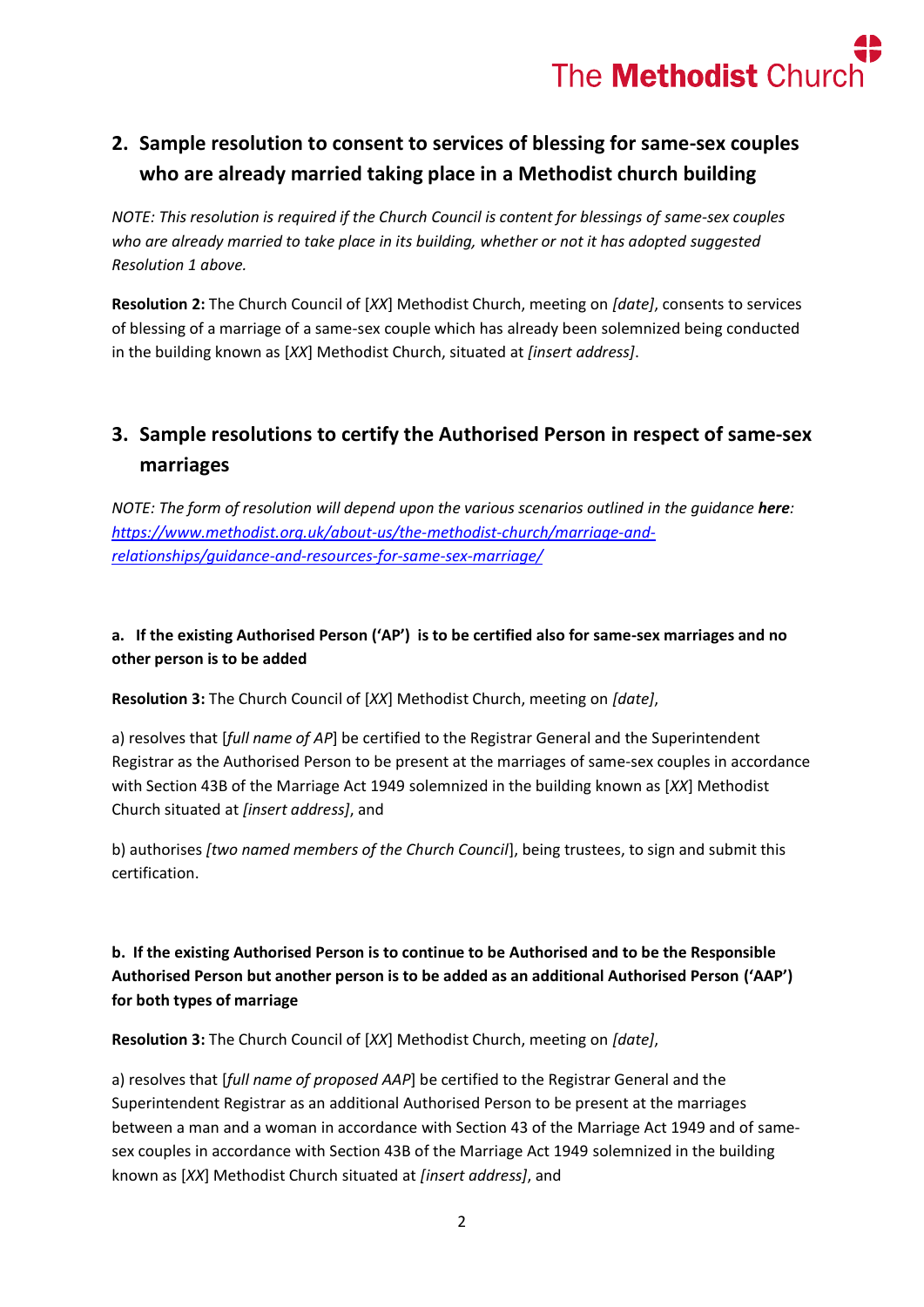

b) authorises [*two named members of the Church Council*], being trustees, to sign and submit this certification.

**c. If the existing Authorised Person is to continue to be Authorised and to be the Responsible Authorised Person but another person is to be added as an additional Authorised Person ('AAP') for same-sex marriages only**

**Resolution 3:** The Church Council of [*XX*] Methodist Church, meeting on *[date]*,

a) resolves that [*full name of AAP*] be certified to the Registrar General and the Superintendent Registrar as an Authorised Person to be present at the marriages of same-sex couples in accordance with Section 43B of the Marriage Act 1949 solemnized in the building known as [*XX*] Methodist Church situated at *[insert address]*, and

b) authorises [*two named members of the Church Council*], being trustees, to sign and submit this certification.

### **d. If the existing Authorised Person ('EAP') is to continue to be Authorised, but another person is to be added for both types of marriage and to become the Responsible Authorised Person ('RAP')**

*NOTE: To ensure that the EAP continues to be authorised as an additional person, another form 78A must be completed for them (otherwise the General Register Office may take the new appointment to be a replacement and delete the existing name).* 

**Resolution 3:** The Church Council of [*XX*] Methodist Church, meeting on *[date]*,

a) resolves that [*full name of RAP*] be certified to the Registrar General and the Superintendent Registrar as the Responsible Authorised Person to be present at the marriages between a man and a woman in accordance with Section 43 of the Marriage Act 1949 and of same-sex couples in accordance with Section 43B of the Marriage Act 1949 solemnized in the building known as [*XX*] Methodist Church situated at *[insert address]*, with [*full name of EAP*] continuing as an additional Authorised Person, and

b) authorises [two named members of the Church Council], being trustees, to sign and submit this certification.

#### **e. If the existing Authorised Person ('EAP') is to continue to be Authorised, but another person is to be added for same-sex marriages and to become the Responsible Authorised Person ('RAP')**

*NOTE: To ensure that the EAP continues to be authorised as an additional person, another form 78A must be completed for them (otherwise the General Register Office may take the new appointment to be a replacement and delete the existing name).*